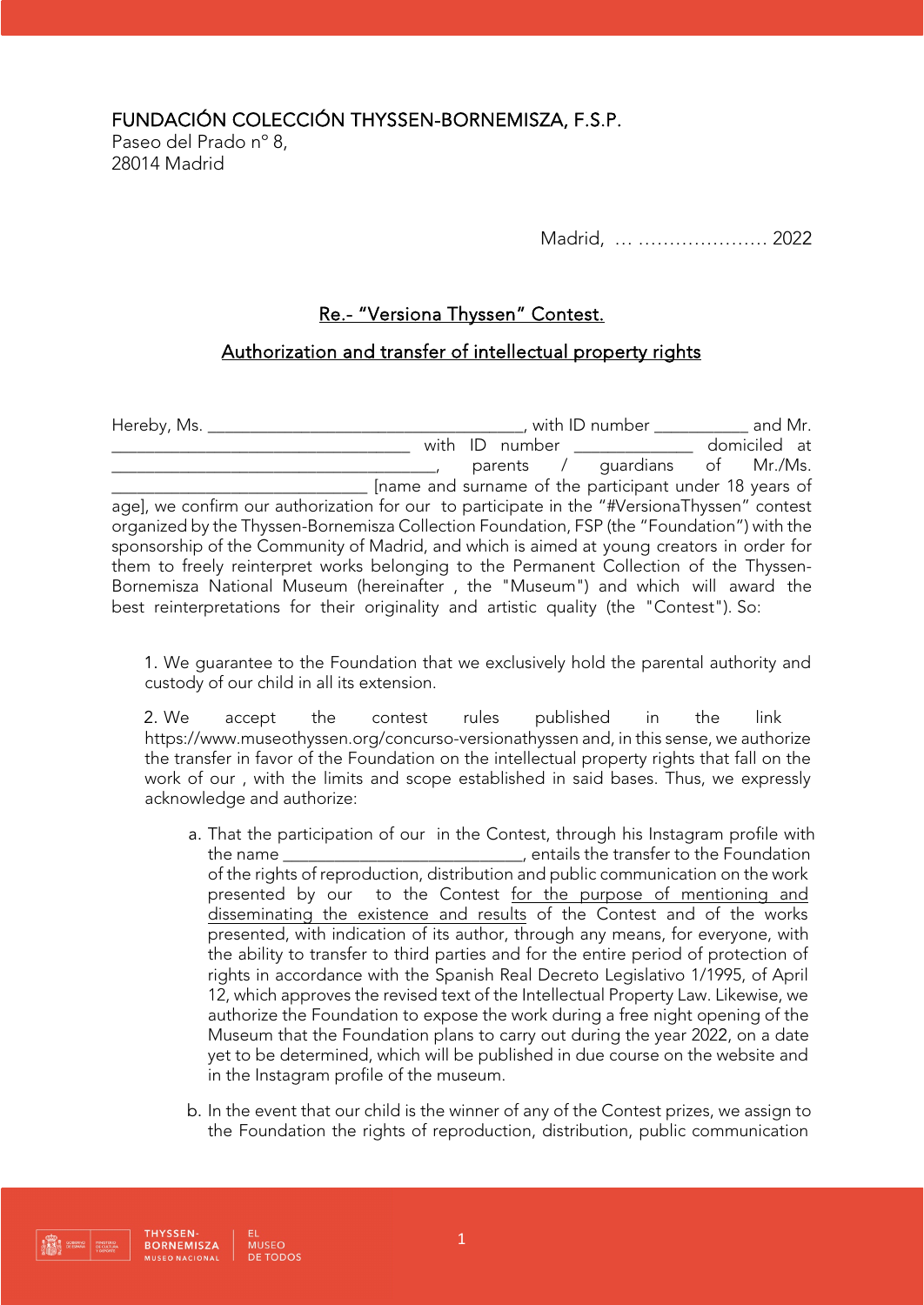and transformation on the reinterpretation of the work that our child performs, for any means , on a non-exclusive basis, with the authority to transfer it to third parties, for everyone, for the maximum duration of intellectual property rights, and for all forms of exploitation, in order to use them in any materials that are edited within the framework of this edition of the Contest and subsequent editions. In exchange for said transfer of rights, the Foundation will pay our son /d aughter the gross, lump sum, fixed and closed amount of  $\epsilon$  700, if he / she is a first prize winner, or  $\epsilon$  300, if he / she is a second prize winner. The Foundation must apply the taxes and withholding taxes that, where appropriate, correspond to the price of the transfer of intellectual property rights.

- In that case, our will nevertheless retain all the rights to his work and may carry out its exploitations independently as long as they do not harm the normal exploitation of the work that the Foundation may carry out or harm the reputation of the Foundation, its Museum and the reinterpreted works.
- c. In the event that our son's work is among the winners or is one of those selected by the Foundation for screening during the museum's streaming broadcast or free night opening on a date yet to be determined, we confirm the transfer of rights so that the Foundation can publish and / or exhibit your work as part of said screening. Notwithstanding the foregoing, we acknowledge that the Foundation will not be obliged to exhibit the works of all participants.
- We also recognize that the Foundation does not assume the commitment to carry out the exploitation of all the works that have been received, being able to select those works that it considers most convenient in its sole discretion.
- 3. We recognize the free nature of this authorization.

4. In the event that the Foundation can carry out an award ceremony in person, the Foundation may capture images of the attending public, for their exploitation, by any means and for the entire duration of the rights, with the purpose of promoting and reporting on the decision of the Contest. The use of the name and image of our child must be carried out with the utmost respect.

5. As a consequence of the public health emergency situation created by the COVID-19 virus (Coronavirus), we declare to have been informed of the act envisaged in the Museum, the date of which is still to be determined, and may be canceled or suspended by force majeure.

6. Likewise, we declare to have been informed of the Foundation will carry out a treatment of the personal information that we have provided, including the full name and image of our , in order to execute this agreement, so that the Foundation can exploit the rights object of the transfer. We can exercise our rights of access, cancellation, rectification, deletion, and opposition, limitation of data processing and portability, by writing to the Foundation's address, at Paseo del Prado 8-28014 Madrid, or by email at the address rgpd @ museothyssen.org, accompanying our request for a copy of our ID.

7. We submit to the jurisdiction of the Judges and Courts of the city of Madrid to resolve any controversy that may arise.